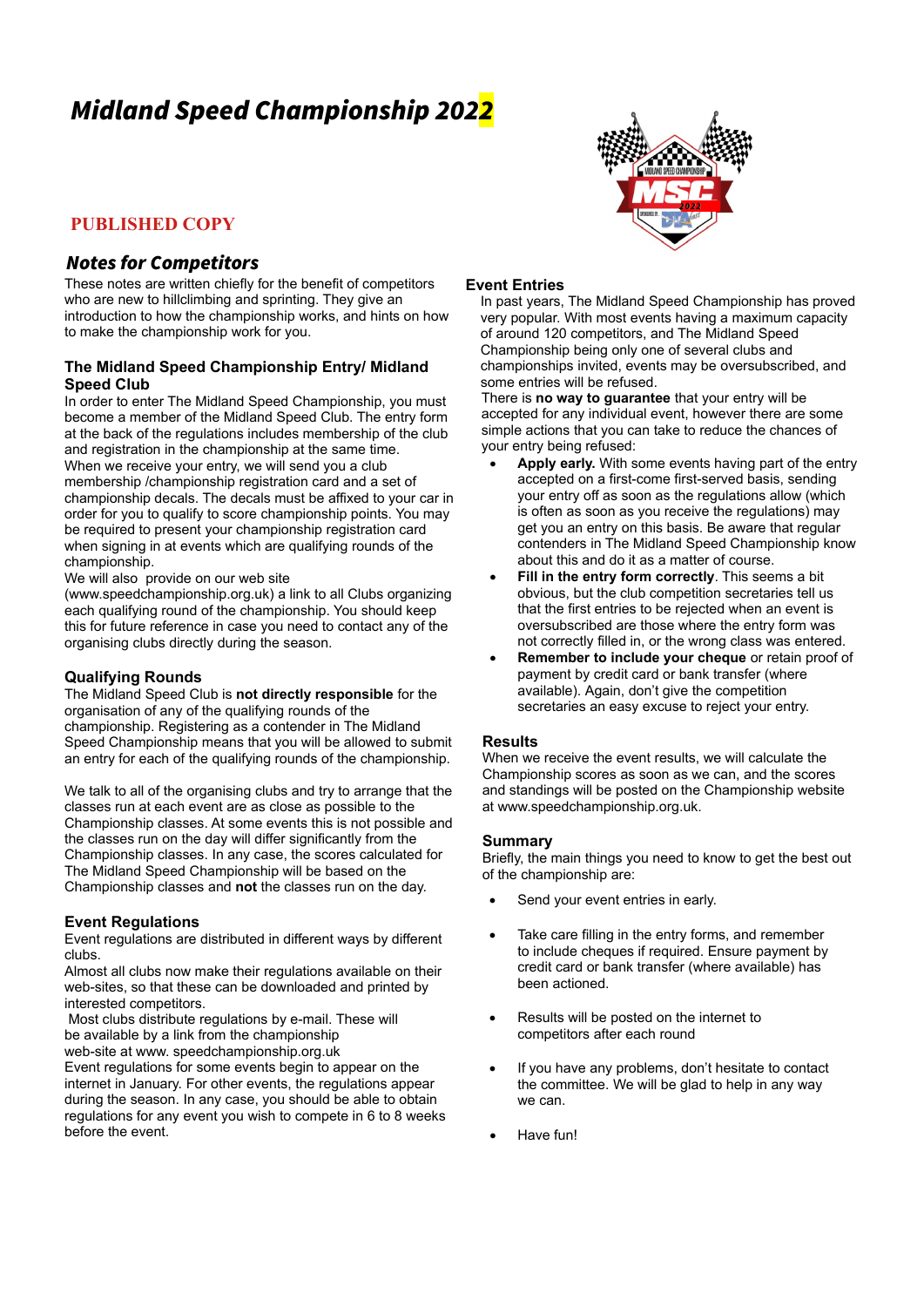## **Midland Speed Championship 2022 Championship Regulations**

#### **1.1 Title & Jurisdiction:**

The Midland Speed Championship is organised and administered by the Midland Speed Club in accordance with the General Regulations of Motorsport UK (incorporating the provisions of the International Sporting Code of the FIA) and these Championship Regulations. Motorsport UK Championship Permit No. **CH2022/S051**

### Status: RS InterClub Motorsport UK Championship Grade: C

## **1.2 Officials:**

- 1.2.1 Co-ordinator: Amanda Bull, Alex Smith & Co. 23 Coleshill Road, Hodge Hill, Birmingham, B36 8DT
- Phone: 0121 784 6660 e-mail: [amanda@alex-](mailto:amanda@alex-) smith .co.uk
- 1.2.2 Eligibility Scrutineer: <mark>Adrian Deane</mark><br>1.2.3 Championship Stewards: Mr. S. Ud
- Championship Stewards: Mr. S. Udall, Mr. W.Pardoe and Mr J. Bouckley.

#### **1.3 Competitor Eligibility**

- 1.3.1 Entrants must be fully paid up valid membership card holding members of the Midland Speed Club and be in possession of a valid 2022 Motorsport UK Entrants Licence.
- 1.3.2 Drivers and Entrant / Drivers must be fully paid up valid membership card holding members of the Midland Speed Club, be Registered for the Championship and be in possession of a valid Competition RS InterClub or higher status licence, Or, be a professional driver in possession of a valid Licence (featuring an E.U. flag) and medical, issued by the ASN of a member country of the European Union.
- 1.3.3 All necessary documentation must be presented for checking at all rounds when signing-on.

# **1.4 Registration**

- Registration forms are included within these Regulations. These must be completed and sent with remittance to Amanda Bull, Alex Smith & Co. 23 Coleshill Road, Hodge Hill, Birmingham, B36 8DT. Competitors will receive a registration card as confirmation of their entry into the Championship. The card does not ensure or imply acceptance of an entry in any nominated Championship event.
- 1.4.2 The membership fee for the Midland Speed Championship and the Midland Speed Club for 202<mark>2</mark> is £45.<br>1.4.3 Competitors must register for the Championship and the appropriate class at least *SEVEN* days before tl
- 1.4.3 Competitors must register for the Championship and the appropriate class at least *SEVEN* days before the first event in which they intend to compete. No points will be awarded to any competitor until seven days from the date of registration has elapsed. A competitor may drive more than one car during the season.
- 1.4.4 An entry applies only to one class. Competitors may change vehicles in the same class but must notify the championship at least 7 days before the first event in the new car. Points scored with the previous car in the same class will count. If desired, competitors may change classes during the season and score in the new class from zero, but any points scored in any other classes hitherto will be forfeited. A competitor may submit up to two entries. A second vehicle in a different class may be registered for an additional £30 and a separate form is required for each car.

#### **1.5 Championship Rounds:**

The qualifying rounds for the Midland Speed Championship 2022 (PROVISIONAL CALENDAR) is included as an appendix at the end of these regulation

#### **1.6 Scoring**

- 1.6.1. Irrespective of the number of class runs offered by each individual event organiser only the first two "competitive runs" at each qualifying round will count for Championship points. At any meeting where only one practice run is operated the  $3<sup>rd</sup>$  and  $4<sup>th</sup>$  run will be counted as the "first two competitive runs" If there are only 3 runs, then the 2<sup>nd</sup> and 3<sup>rd</sup> runs will count as "competitive runs". Should a meeting be abandoned before the completion of two competitive class runs for all Championship classes it will only count as a qualifying round of the Championship providing that all competitors have completed one competitive class run (as defined above). In this instance only the first competitive run would count for Championship scoring purposes.
- 1.6.2. At each qualifying round the winner of each Championship class, if a Championship contender, will be awarded 20.50 points. The second placed competitor will be awarded 20.00 points whether or not they are registered competitors in the Championship. The other Championship Contenders in the class will receive 20.00 points minus the time difference between themselves and the second place. In addition to the points awarded as described above, bonus and additional points will be awarded based on each competitor's time in relation to a target time as follows:

Any competitor who finishes within 2% of the target time for their class will be awarded 0.5 additional points. A competitor who beats the target time for their class will receive a bonus equal to the time difference between their best time and the target time, up to a maximum of one second. Therefore a maximum of 1.50 bonus/additional points will be awarded to a competitor who beats the target time by a second or more.

Registered championship contenders will be notified of the target time via the web site for each venue before the first qualifying round of the championship at that venue. Targets are based on the best time achieved by a Midland Speed competitor at that course in the last 5 years. Where there are no times set by MSC competitors, then times from the club web sites and historic data will be used, but will be superseded as soon as an MSC time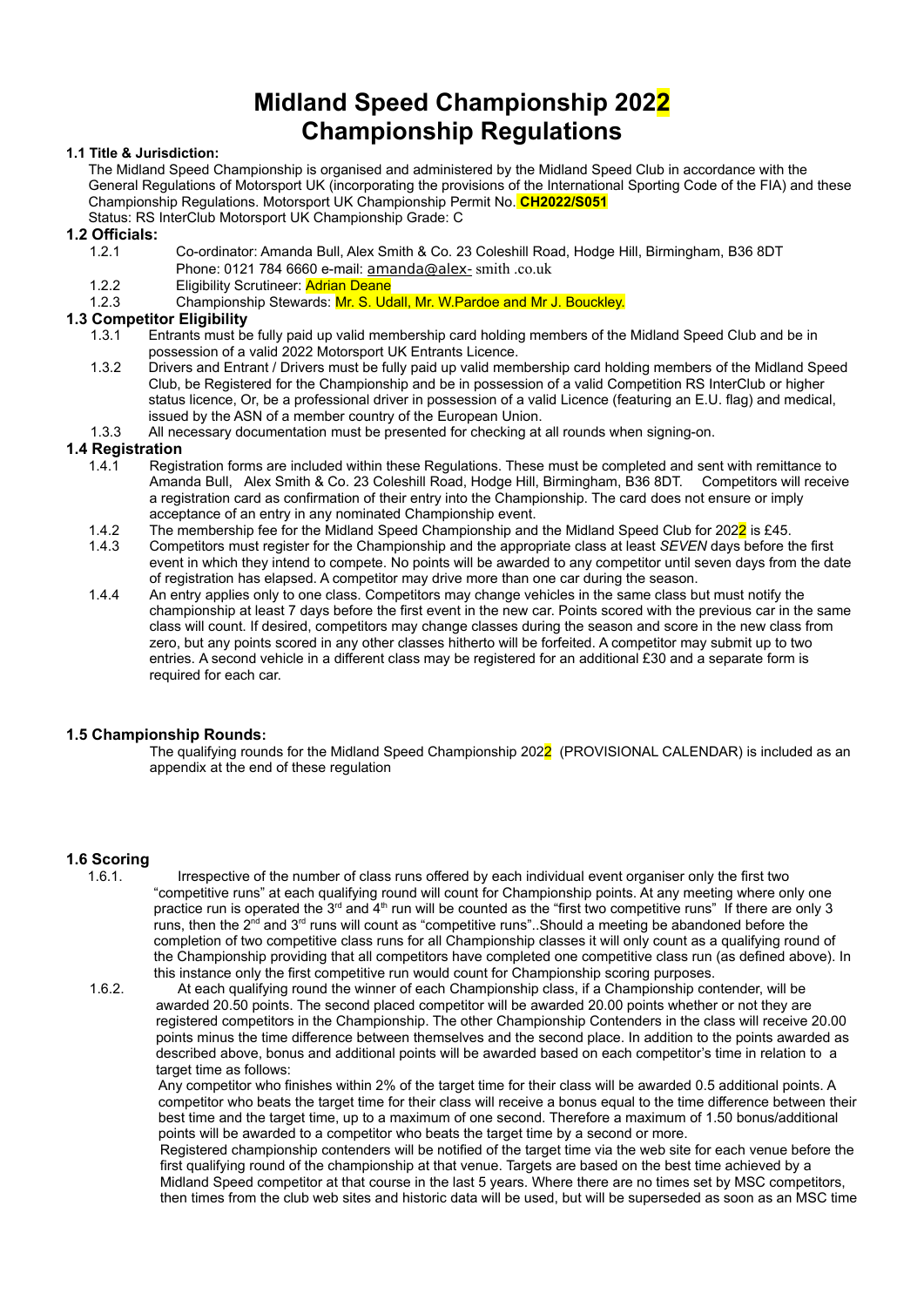is posted. The initial target times for each Championship class at each Championship venue will stand as notified at the start of the season and will be updated after each event where the MSC are an invited club, and where records are broken including the first event of a 'double-header' weekend. Estimates will only be used where no actual times can be ascertained. At venues new to the championship where it is not possible to identify appropriate target times for the Championship classes, the target time will be deemed to be 0.20 seconds slower than the fastest time recorded in the first two runs for that class. Note that target times published at the beginning of the season will be deemed correct unless the committee is notified of errors or discrepancies, with evidence, at least seven days before the first visit to that venue. The winner of each class at a new venue will therefore score 0.50 bonus points and other drivers within 2% of the winner's time will also score 0.50 additional points. The championship coordinator will identify "new venues" where this method of calculating bonuses will be used, and will notify registered championship contenders of these "new venues" before the first qualifying round of the championship. If there is a change to the track layout, for example a change to the position of the finishing line, at a venue for which target times have been published, and the Championship Coordinator considers that this change has had a significant effect on the times achieved by competitors at that venue, the venue will be classified as a "new venue" after the event, and bonus scores calculated as described above for "new venues".

#### **Example points scoring in a class with a target time of 60 seconds:**

|                           |                  | Position Time Points Bonus Additional Total |       |
|---------------------------|------------------|---------------------------------------------|-------|
| 1 <sup>st</sup> and the 1 | 58.70 20.50 1.00 | 0.50                                        | 22.00 |
| 2 <sup>nd</sup>           | 60.10 20.00 0.00 | 0.50                                        | 20.50 |
| 3 <sup>rd</sup>           | 62.85 17.65 0.00 | 0.00                                        | 17.65 |

The above will apply to Individual Class and Overall Championship points scoring. Only a competitor's best eight scores (including bonuses and additional points) from the qualifying events will count towards the final overall Championship and Class awards. As this is a Speed Championship the best eight scores must include a minimum of two hillclimb events and a minimum of two sprint events, even if this means the discarding of higher points scored in other events. In the event of a Championship event being cancelled the Championship Coordinator reserves the right to nominate a substitute event, providing that a suitable number of places are available for Championship contenders and there is sufficient time (a minimum of six weeks) to notify all Championship entrants (See Motorsport UK Regulation D11.2 in 2022 Year Book). If any of the above rounds are cancelled and cannot be replaced the number of counting rounds will be as follows: 12 or more qualifying events – best 8 scores (including a minimum of 2 hillclimbs and 2 sprints) to count. 10 or 11 qualifying events – best 7 scores (including a minimum of 2 hillclimbs and 2 sprints) to count. 8 or 9 qualifying events – best 6 scores (including a minimum of 1 hillclimb and 1 sprint) to count. Less than 8 qualifying events – best 5 scores (including a minimum of 1 hillclimb and 1 sprint) to count Competitors in the individual qualifying meetings will take part in their appropriate class for awards at that meeting. If any individual meeting does not run to the Midland Speed Championship classes as listed in Paragraph 3.2 the entry, will be classified into the Championship classes and points awarded correspondingly. Additional classes run at the event which are not concurrent with the appropriate Championship classes (e.g. a class for 'one-make' vehicles run at the end of the programme), will not be classified into the Championship classes but points will be awarded to registered competitors running in these classes.

In the event of a tie for any positions, the number of counting rounds will be increased until the tie is resolved. If the tie cannot be resolved when all championship rounds are counted then the competitors will be deemed to have finished equal.

Any queries / protests regarding inaccuracies in the scoring must be notified, in writing, to the Championship Coordinator within seven days of receiving the results in question. In the case of force majeure the MSC Committee retains the right to seek a vote from its members to any change in the awards criteria adopted.

To encourage new competitors a minimum score of 4 points will be awarded to any competitor completing both timed runs at an events regardless of their time.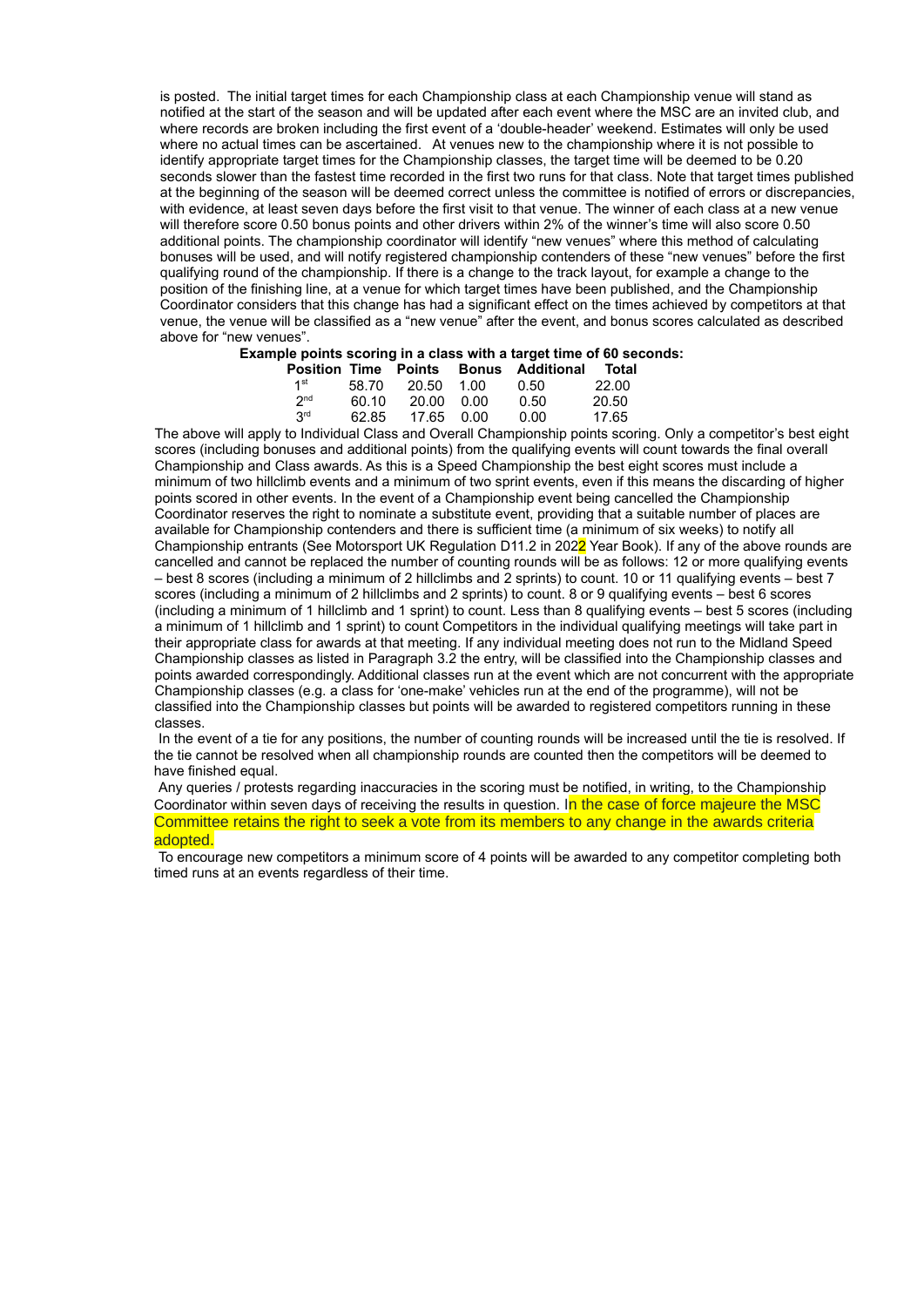#### **1.7 Awards**

At the conclusion of the Championship, awards will be presented as follows:

- **1<sup>st</sup>** Overall in the Midland Speed Championship: A Trophy, a cash prize and Souvenir.
- L<sup>2nd</sup> Overall in the Midland Speed Championship: A Trophy and a cash prize.
- $\bullet$   $\Box$ 3<sup>rd</sup> Overall in the Midland Speed Championship: A Trophy and a cash prize.
- 1<sup>st</sup> Lady overall in the Midland Speed Championship: A Trophy <mark>\*</mark>
- A Sprint award based on the best eight sprint results scored as above.<sup>\*</sup>
- A Hill Climb award based on the best eight hill climb results scored as above.\*
- The Highest Placed Driver of a Road Car in the Midland Speed Championship: A Trophy. \*
- The Highest Placed Driver of a Race Prepared Car (non single seater) in the Midland Speed Championship: A Trophy \*
- The Highest Placed Driver of a single seater car in the Midland Speed Championship: A Trophy <sup>\*</sup>
- The Highest Placed Driver of a car manufactured before 1975 in the Midland Speed Championship: A Trophy. \*
- For consistency points scored at each round are calculated as the difference in time between a competitor's two competitive runs. The two competitors with the lowest total score from the lowest eight scores – a Trophy each. \*
- The Winner of each individual class (subject to a minimum of two points scoring entries): A Trophy.
- The Second Placed finisher in each individual class (subject to a minimum of five points scoring entries): A Trophy.
- The Third Placed finisher in each individual class (subject to a minimum of seven points scoring entries): A Trophy.
- The Fourth Placed finisher in each individual class (subject to a minimum of ten points scoring entries): A Trophy.
- Best novice \*
- Best prepared car \*
- Highest placed aged over 59 \*
- Highest placed aged under 25 \*

**N.B**. The Main Championship Trophy is to be held for 10 months and must then be returned to the Championship Coordinator \* Drivers finishing in the top three overall in the main Championship are not eligible for these awards.

\*\* Contenders who finish in the top 10 in the championship standings are not eligible for this award.

All awards (with the exception of the Sprint and Hill Climb awards) are subject to competing in a miniumum of 5 events of which at least 2 must be in hillclimbs and at least 2 in sprints. The Sprint and Hill Climb awards are subject to competing in a minimum of 5 rounds of that discipline.

### **2 SPORTING REGULATIONS – JUDICIAL PROCEDURES**

#### **2.1 Rounds:**

In accordance with Section C of the Current Motorsport UK Yearbook and the Supplementary Regulations of the qualifying round.

**2.2 Championship:** In accordance with Section C of the Current Motorsport UK Yearbook and these Regulations.

#### **3 TECHNICAL REGULATIONS**

#### **Eligible Vehicles**

Competing Cars must comply with Motorsport UK regulations Section S as applicable including all safety requirements. To be eligible for scoring in the Championship all competitors' vehicles must carry Championship decals which will be supplied by the Championship organizers. Forced induction equivalence is 1.4, except in classes SA and SB, where it is 1.7. Rotary engine equivalence is 1.5. Forced induction rotary engine equivalence is  $1.4 \times 1.5 = 2.1$ . Within these regulations, the term "silhouette" shall be interpreted as defined in the Current Motorsport UK regulations Section  $B - H$  The outline of the original body shape, in the side and plan view, of the vehicle above a line drawn through the front and rear hubs." Some of the venues used by the Championship have more stringent silencing requirements than those specified by Current Motorsport UK regulation J5.18. Cars competing at any event must meet the silencing requirements as specified in the Supplementary Regulations for that event.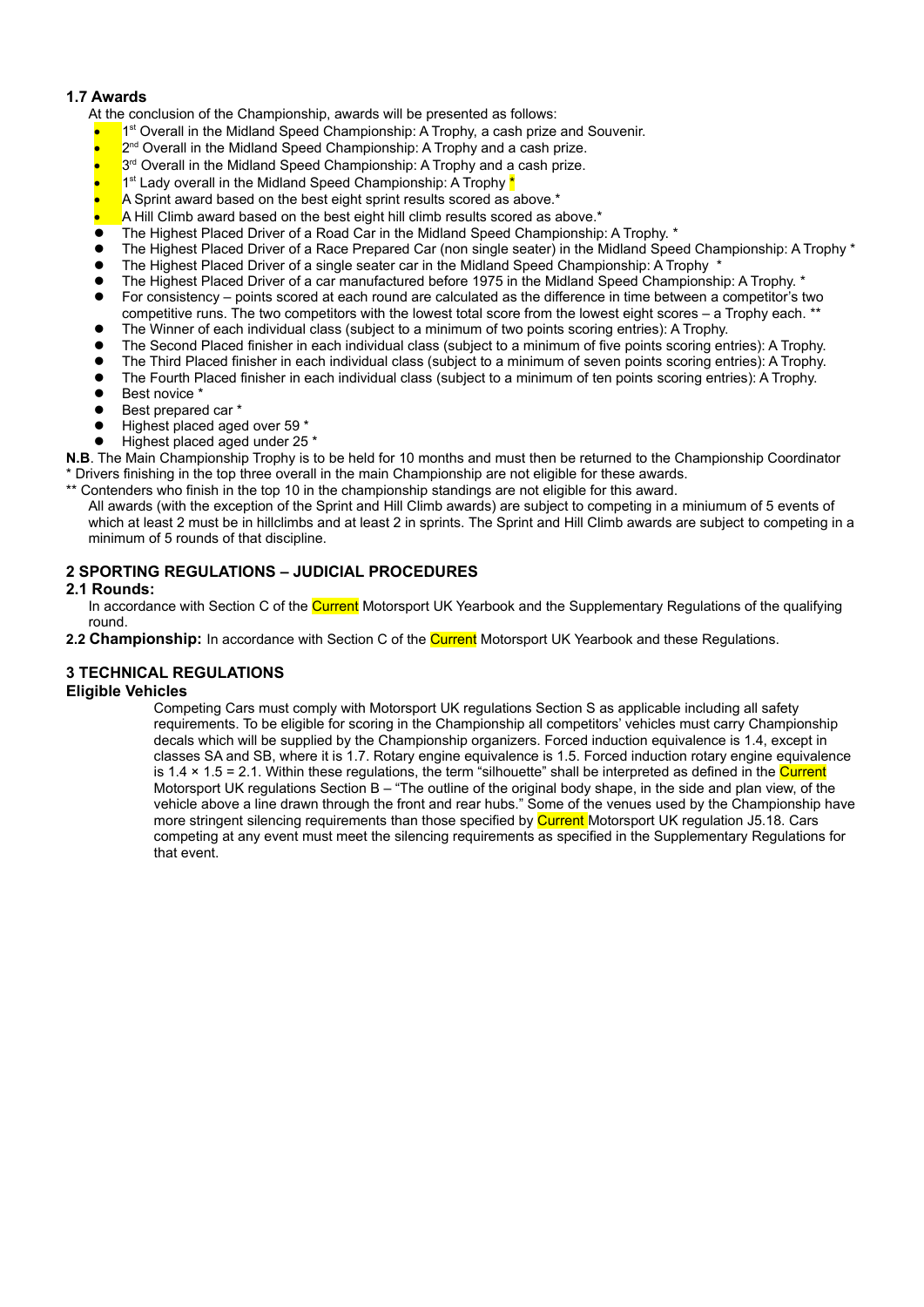#### **3.2 Classes:**

#### **3.2.1 Standard Saloon and Sports Cars**

**Class SA: up to 1400cc or equivalent**

#### **Class SB: over 1400cc and up to 1999cc or equivalent**

Cars manufactured after 1/1/2000 and under 2000cc and in numbers over 5000 per annum, as specified in the Current Motorsport UK Technical Regulations S11. Cars must use tyres from List 1A of the Current Motorsport UK Blue Book. Please note that for this class the forced induction equivalence is **1.7** Note should also be taken of S10 of the **Current** Motorsport UK Technical Regulations.

#### **3.2.2 Road car classes.**

**Class 1A: Road Saloon Cars up to 1400cc, excluding Kit, Replica, Space-framed and non-ferrous chassis construction cars.**

**Class 1B: Road Saloon Cars over 1400cc up to 2000cc, excluding Kit, Replica, Space-framed and non-ferrous chassis construction cars.**

**Class 1C2WD: Standard and Road Saloon Cars over 2000cc, excluding Kit, Replica, Space-framed and nonferrous chassis construction cars.**

**Class 1C4WD: Standard and Road Saloon Cars over 2000cc, excluding Kit, Replica, Space-framed and nonferrous chassis construction cars.**

**Class 1D: Road Sports Cars up to 2000cc, excluding Kit, Replica, Space-framed and non-ferrous chassis construction cars.**

**Class 1E2WD: Standard and Road Sports Cars over 2000cc, excluding Kit, Replica, Space-framed and nonferrous chassis construction cars.**

**Class 1E4WD: Standard and Road Sports Cars over 2000cc, excluding Kit, Replica, Space-framed and nonferrous chassis construction cars.**

#### **Class 1F: Standard and Road Lotus Cars .**

Cars running in Standard and Road classes 1A to 1F inclusive must conform to the regulations for Road-Going Series Production Cars defined in the Current Motorsport UK Technical Regulations S12. Limited edition models produced in volumes of less than 1000 per annum will be eligible if they are based on a standard model that was produced in volumes of greater than 1000 per annum, and the differences between the car as presented at an event and the eligible standard car are permitted as modifications in these classes. Cars must be taxed (no trade plates), insured, MOT'd where applicable with documents available for inspection. Proof of road tax will be via DVLA Confirmation of Vehicle Tax or a recent copy of the DVLA enquiry website. Note should also be taken of Current Motorsport UK Technical Regulations S10. [\(www.vehicleenquiry.service.gov.uk](http://www.vehicleenquiry.service.gov.uk/)). A full sized glass windscreen (a single windscreen the full width of the car and with a minimum glass measurement of 235mm between the top and bottom frames of the windscreen) must be fitted in the standard position. Cars supplied without full sized windscreens are not permitted in these classes. With the exception of the bonnet and boot-lid, all bodywork must remain in the original material. Wheel arch extensions may be added but the original wheel arch may not be modified. Pyrotechnic safety devices such as airbags and seatbelt pre-tensioners may be disconnected or removed. The steering wheel may be replaced by a non-standard item. Original equipment seatbelts may be removed if a competition harness is fitted. The only permitted tyres within these classes are those defined in the **Current** Motorsport UK Technical Regulations L4 List 1A or L5 List 1B and clearly EU marked. Tyres must be in a road legal condition. Exhaust systems must include a working catalytic converter on all cars manufactured after 31<sup>st</sup> December 1999. Brake callipers, discs, master cylinder & pads can be modified. Carbon discs are not permitted. Modification of the brake pedal is permitted. Brake bias adjustment is allowed. The fitting of pedal assemblies is not permitted. Anti-Lock braking systems can be removed but cannot be added to a vehicle that did not have one as a manufacturer specified option. The suspension type and mountings must remain the same as that fitted by the vehicle manufacturer. The shock absorbers may be of any make and may be uprated from standard. Adjustable spring platform struts are permitted. The mounting method and position must remain as specified by the vehicle manufacturer. Springs are free but must retain their original location. Bushes may be changed for similar polymer materials, but rosejoints or similar metal joints are prohibited unless fitted as the vehicle manufacturer's specified option. The fitting of spherical type joints is not permitted, except as the top mounting of a suspension strut. Strut Braces across the top of the front suspension turrets are allowed but these must be removable and not welded in place. Competitors are reminded of the Motorsport UK rule on engine blocks (Current Motorsport UK Technical Regulations S11.5.1) Kit, Replica, Space-framed and non-ferrous chassis construction cars are not permitted in Classes 1A, 1B, 1C2WD, 1C4WD and 1E. In the event of an unresolved eligibility problem, the driver of the car concerned may be asked to produce a manufacturer's catalogue within four weeks of the event in question to substantiate any queried modifications / specification and allow the championship points to stand. Cars running in Road class 1F must conform to the regulations for Road-Going Series Production Cars defined in the **Current** Motorsport UK Technical Regulations S11. Cars eligible include but are not limited to the following: Lotus Elise, Lotus Exige, Lotus 340R, Lotus 2-Eleven, Vauxhall VX220 and Opel Speedster. Cars competing in this class must be totally based upon a standard production car. Modifications to enhance the performance are permitted but the cars must remain in totally road legal form at all times.

Sports cars are defined as "Cars of which at least 1000 identical examples are, or have been manufactured, within a twelve consecutive month period. A car having either a non-detachable or a detachable roof with no more than one door on each side and a minimum of two seats situated one on each side of the longitudinal centreline. The two seats must be crossed by the same transversal plane. Interior dimensions must be inferior to the minimum dimensions in Current Motorsport UK Year Book Appendix 2, Drawing No. 61."

#### **3.2.3 Road Car Classes - Specialist Production Cars**

**Class 2A: Road Kit, Replica, Space-framed and non-ferrous chassis construction cars with single engines up to 1700cc.**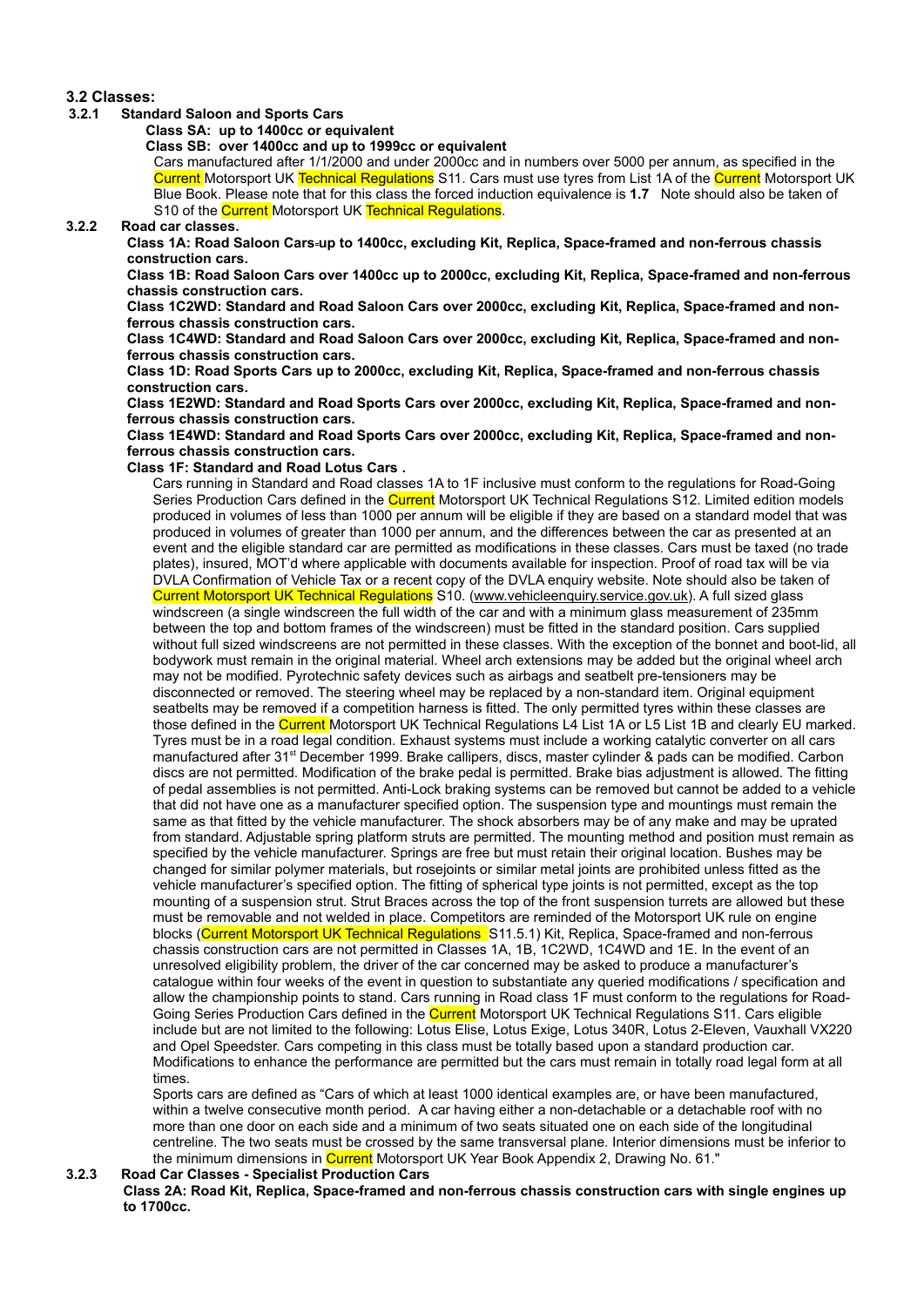#### **Class 2B: Road Kit, Replica, Space-framed and non-ferrous chassis construction cars with single engines over 1700cc.**

Cars running in Road classes 2A and 2B must conform to the regulations for Road-Going Specialist Production Cars defined in the Current Motorsport UK Technical Regulations S12. Cars must be taxed (no trade plates), insured, MOT'd where applicable with documents available for inspection. There is no windscreen requirement for these classes. With the exception of the bonnet and boot-lid, all bodywork must remain in the original material. Wheel arch extensions may be added but the original wheel arch may not be modified. The air intake filter may protrude above the silhouette of the car to a maximum of 75mm. When the filter is removed, the silhouette must remain as standard. Exhaust systems are not considered to be part of the silhouette of the car. Pyrotechnic safety devices such as airbags and seatbelt pre-tensioners may be disconnected or removed. The steering wheel may be replaced by a non-standard item. Original equipment seatbelts may be removed if a competition harness is fitted. The only permitted tyres within these classes are defined in the **Current Motorsport UK Technical** Regulations L4 List 1A or L5 List 1B and clearly EU marked. Tyres must be in a road legal condition. Exhaust systems must include a working catalytic converter (if required for an MOT) on all cars manufactured after  $31<sup>st</sup>$ December 1999. All cars must have an operational reverse gear (S10.8.1).

#### **3.2.4 Modified Car classes**

**Class 3A: Modified Production Cars excluding Kit, Replica and Space-framed cars up to 1400cc.**

**Class 3B: Modified Production Cars excluding Kit, Replica and Space-framed cars over 1400cc up to 2000cc.**

**Class 3C: Modified Production Cars excluding Kit, Replica and Space-framed cars over 2000cc.**

**Class 3F: Modified Production Kit, Replica and Space-framed cars up to 1800cc.**

**Class 3G: Modified Production Kit, Replica and Space-framed cars over 1800cc.**

#### **Class 3L: Modified Lotus Elise and Elise derived cars**

Cars running in classes 3A to 3L inclusive must conform to the regulations for Modified Series Production Cars and Modified Specialist Production Cars defined in the **Current** Motorsport UK Technical Regulations S13. For 3L, any car of this type not in 1F

#### **3.2.5 Sport Libre Cars**

**Class 4A: Sports Libre Cars up to 1400cc.** 

**Class 4B: Sports Libre Cars over 1400cc up to 2000cc.** 

**Class 4C: Sports Libre Cars over 2000cc.**

**Class 4D: Libre Saloon Cars up to 1400cc.** 

- **Class 4E: Libre Saloon Cars over 1400cc up to 2000cc.**
- **Class 4F: Libre Saloon Cars over 2000cc.**

Cars running in classes 4A to 4F inclusive must conform to the regulations for Modified cars defined in the Current Motorsport UK Technical Regulations S14

#### **3.2.6 Racing Cars**

#### **Class 5A: Racing Cars up to 1100cc.**

- **Class 5B: Formula Ford 1600 Racing Cars manufactured before January 1st 1994.**
- **Class 5C: Racing Cars over 1100cc up to 1600cc.**

#### **Class 5D: Racing Cars over 1600cc up to 2000cc.**

#### **Class 5E: Racing Cars over 2000cc.**

Cars running in classes 5A to 5E inclusive must conform to the regulations for Racing Cars defined in the Current Motorsport UK Technical Regulations S15.

For all cars running in class 5B the permitted tyres are as follows: Avon ACB10 – Front tyres marked "Formula Ford" with the code 7317, rear tyres marked "Formula Ford" with the code 7319. Avon ACB9 – Front tyres marked "FF" with the code 7267, rear tyres marked "FF" with the code 7290.

#### **3.2.7 Electric and Hybrid Cars**

**Class 6A: Electrically powered cars** – purely run by battery power (excluding hybrids) less than 100 kilowatts peak power

**Class 6B: Electrically powered cars** – purely run by battery power (excluding hybrids) over 100 kilowatts peak power

#### **Class 6C: Hybrid Cars**

Cars running in classes 6A 6B & 6C must conform to the regulations for Standard Cars defined in the Current Motorsport UK Technical Regulations S11. (Note that few clubs offer these classes at present but we expect them to be offered in the future.) Competitors should check with organising clubs if they wish to run a hybrid or electric car.

**3.3 Safety Requirements** Drivers must comply with Current Motorsport UK Technical Regulations S9.2.1 at all times

#### **3.4 Respect Code of MSA**

By registering for the Championship all competitors and their associates commit to positively promote and demonstrate the Motorsport UK's Respect Code which is appended to these regulations (Appendix 1).

Where any reports of disrespectful conduct are judged to be well founded the Championship organisers may issue warnings or require remedial actions and/or report the matter to the Championship Stewards who may impose appropriate penalties which can include loss of Championship points and/or race bans through to Championship Expulsion and referral to Motorsport UK.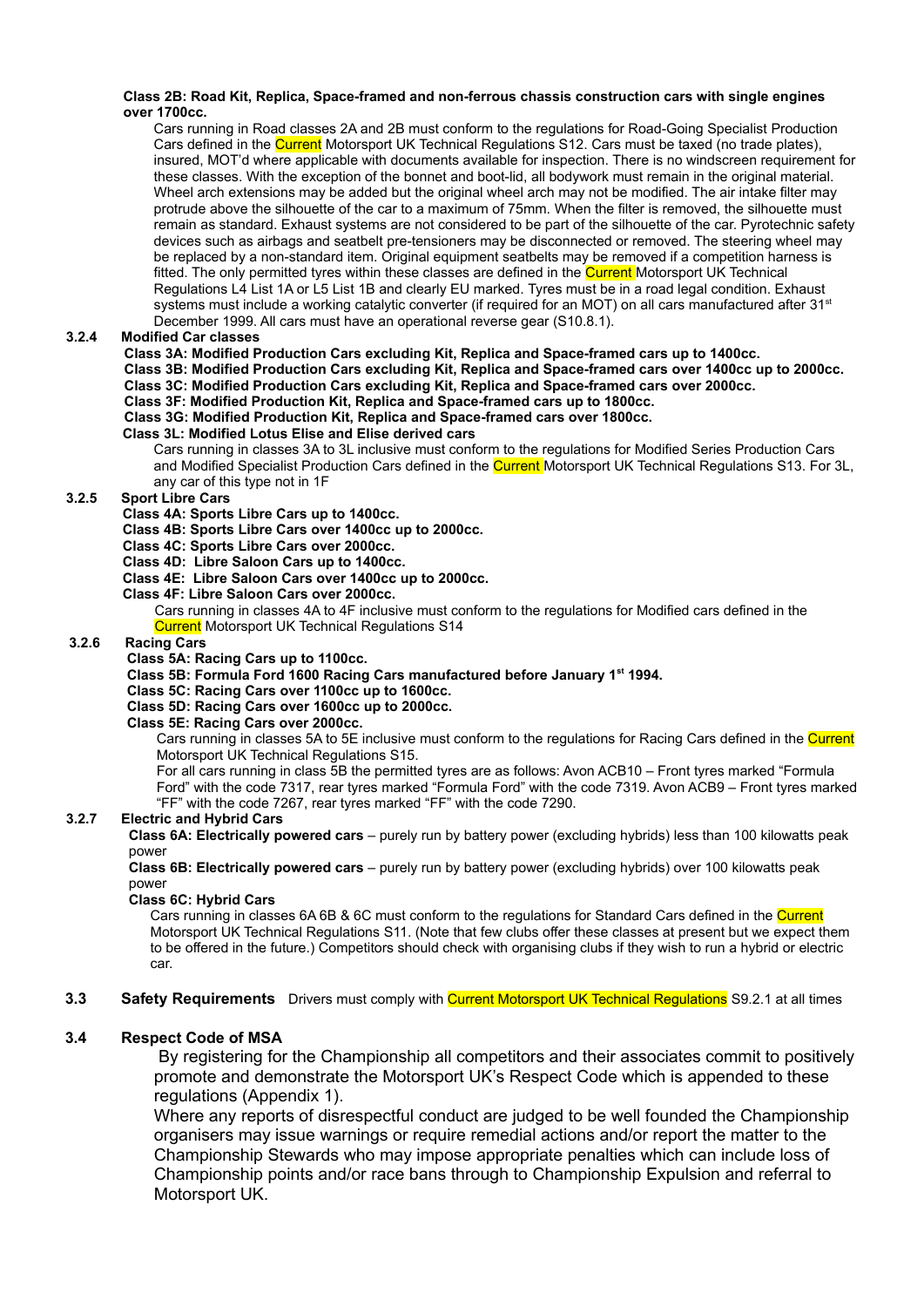It is imperative that we promote the safety and wellbeing of young people and adults at risk. In addition to this all participants must be aware of their behaviour and conduct at all times and abusive language and harmful behaviour will not be tolerated. Any such incidents must be reported to the Championship Coordinator and/or Safeguarding Officer who will also relay the report Motorsport UK. Details of the Motorsport UK Policies and Guidelines are available at [www.motorsportuk.org/resource-centre](https://eur02.safelinks.protection.outlook.com/?url=http%3A%2F%2Fwww.motorsportuk.org%2Fresource-centre&data=04%7C01%7CAndrea.Duncan@motorsportuk.org%7C61b31c33dd1245fa808208d9d06fe991%7C63a2da0237564d81baedec1930321ea4%7C0%7C0%7C637770001435269930%7CUnknown%7CTWFpbGZsb3d8eyJWIjoiMC4wLjAwMDAiLCJQIjoiV2luMzIiLCJBTiI6Ik1haWwiLCJXVCI6Mn0%3D%7C3000&sdata=u0ifvC3THlrE1IvpDsLii1TVHz0X6OOlTPD1AIBu5GM%3D&reserved=0) by selecting Policies and Guidelines.

#### **4 The Committee**

The Midland Speed Championship and Midland Speed Club Committee for 2022 will be:

Chairman: Alex Smith Phone 01564 702547

Championship Co-ordinator: Amanda Bull. Phone: 0121 784 6660 e-mail: [amanda@alex-](mailto:amanda@alex-) smith .co.uk Vice Chairman: David West,. Phone: 01905 773287, e-mail: technical@speedchampionship.org.uk Secretary: Roger Slater, e-mail: [secretary@speedchampionship.org.uk](mailto:secretary@speedchampionship.org.uk) Administrator Member: Aaron Perrott

Members: Stuart Bickley & John Williams, Jeff Allan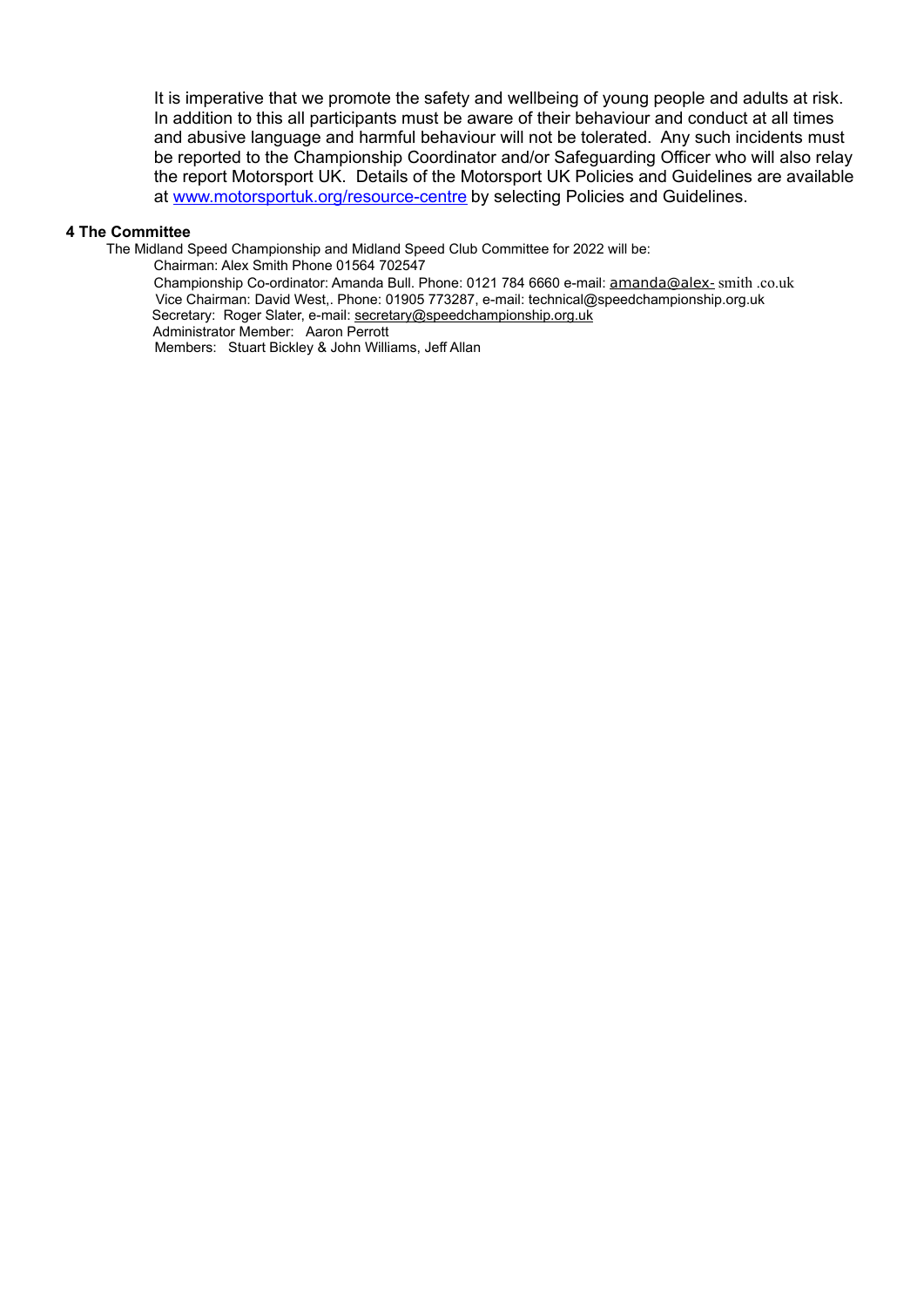| Application for Membership of the Midland Speed Club 2022                                                                                                                                                      |                                  |  |  |  |  |
|----------------------------------------------------------------------------------------------------------------------------------------------------------------------------------------------------------------|----------------------------------|--|--|--|--|
| Name:                                                                                                                                                                                                          | Telephone:                       |  |  |  |  |
| Address:                                                                                                                                                                                                       | Home:                            |  |  |  |  |
|                                                                                                                                                                                                                | Work:                            |  |  |  |  |
| Postcode:                                                                                                                                                                                                      | Mobile:<br>(essential)           |  |  |  |  |
| E-mail address:                                                                                                                                                                                                |                                  |  |  |  |  |
| Application to Register for The Midland Speed Championship 2022<br>and The Midland Speed Club Pre-1975 Award                                                                                                   |                                  |  |  |  |  |
| Car                                                                                                                                                                                                            | <b>Year of Manufacture</b>       |  |  |  |  |
| <b>Engine Capacity</b><br>Turbo / Supercharged                                                                                                                                                                 | <b>Class Entered</b>             |  |  |  |  |
| If applicable: 2 wheel drive/ 4 wheel drive                                                                                                                                                                    |                                  |  |  |  |  |
| Is this a second vehicle?<br>Yes/No                                                                                                                                                                            |                                  |  |  |  |  |
| Pre-1975 Award?<br>Yes/No                                                                                                                                                                                      | Are you aged over 59 ?<br>Yes/No |  |  |  |  |
| Is this your first year competing with an MSUK $ $ Are you aged under 25 ?<br>licence?<br>Yes/No                                                                                                               | Yes/No                           |  |  |  |  |
| Fees:                                                                                                                                                                                                          |                                  |  |  |  |  |
| Registration in the Midland Speed<br>Championship including membership of the<br><b>Midland Speed Club</b>                                                                                                     | £45.00                           |  |  |  |  |
| Second vehicle                                                                                                                                                                                                 | £30.00 (if applicable)           |  |  |  |  |
| <b>Total</b>                                                                                                                                                                                                   | £                                |  |  |  |  |
| Signature                                                                                                                                                                                                      | Date                             |  |  |  |  |
| This form should be returned with the Registration Fee to:<br>Amanda Bull, Alex Smith & Co. 23 Coleshill Road, Hodge Hill, Birmingham, B36 8DT<br>Please make cheques payable to "Midland Speed Championship". |                                  |  |  |  |  |
| Office Use Only                                                                                                                                                                                                |                                  |  |  |  |  |
| Date Received:                                                                                                                                                                                                 | Championship No.                 |  |  |  |  |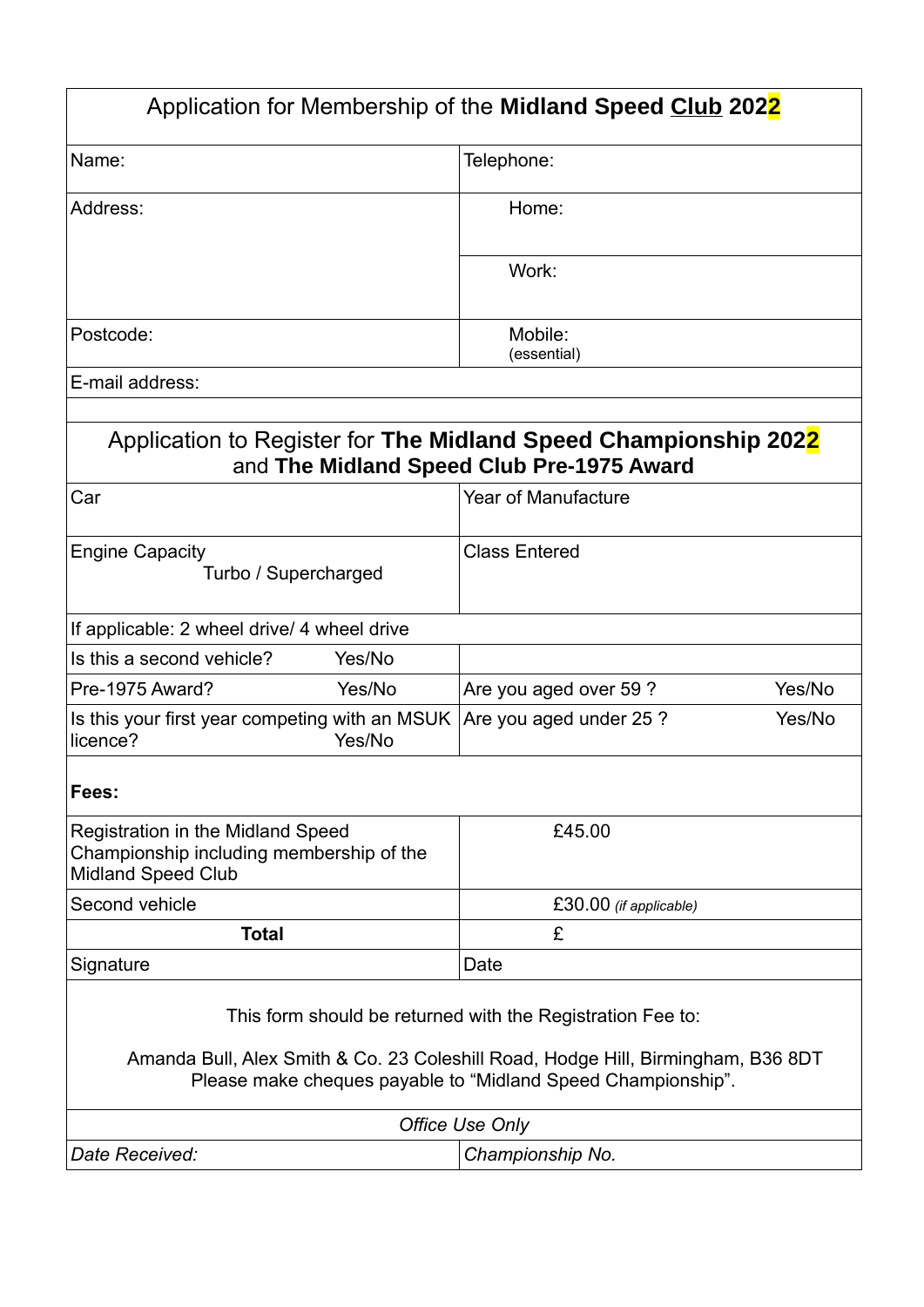# **Appendix 1: Events: Provisional Calendar 2022**

| <b>Date 2022</b>             | Venue                   | Club                            |
|------------------------------|-------------------------|---------------------------------|
| <b>Saturday March 26</b>     | Cadwell                 | <b>B19/Herts/BARC</b>           |
| Saturday, April 02           | Anglesey (Nat)          | <b>Longton DMC</b>              |
| <b>Sunday, April 03</b>      | Anglesey (Int)          | <b>Longton DMC</b>              |
| <b>Sunday April 10</b>       | Curborough              | <b>MAC</b>                      |
| Sunday, April 10             | <b>Harewood</b>         | <b>BARC</b> (Yorks)             |
| Saturday, April 16           | <b>Loton Park</b>       | <b>Hagley DLCC</b>              |
| <b>Sunday, April 17</b>      | <b>Loton Park</b>       | <b>Hagley DLCC</b>              |
| Saturday, April 30           | Aintree                 | <b>Liverpool MC</b>             |
| <b>Sunday May 22</b>         | <b>Shelsley Walsh</b>   | <b>MAC</b>                      |
| <b>Saturday June 4</b>       | <b>Pembrey</b>          | <b>BARC</b> (Wales)             |
| Sunday June 5                | <b>Pembrey</b>          | <b>BARC</b> (Wales)             |
| <b>Saturday June 11</b>      | <b>Barbon</b>           | <b>Liverpool MC</b>             |
| Sunday, June 12              | Three Sisters (2 Lap)   | Longton & DMC                   |
| <b>Saturday, June 18</b>     | <b>Gurston Down</b>     | <b>Gurston Hillclimb</b>        |
| <b>Sunday, June 19</b>       | <b>Gurston Down</b>     | <b>Gurston Hillclimb</b>        |
| <b>Sunday June 19</b>        | <b>Prescott</b>         | Bugatti O.C.                    |
| <b>Saturday June 25</b>      | <b>Llandow</b>          | <b>Bristol &amp; Pegasus MC</b> |
| Saturday, June 25            | Curborough (x 1)        | <b>Nottingham SCC</b>           |
| Sunday, June 26              | Curborough (x 2)        | <b>Nottingham SCC</b>           |
| <b>TBA</b>                   | Snetterton              | B19 M.C.                        |
| <b>TBA</b>                   | Snetterton              | B19 M.C.                        |
| Saturday, July 02            | <b>Shelsley Walsh</b>   | <b>M.A.C.</b>                   |
| <b>Saturday July 9</b>       | <b>Blyton</b> (Eastern) | <b>Westfield SCC</b>            |
| <b>Sunday July 10</b>        | Blyton (Outer)          | <b>Westfield SCC</b>            |
| <b>Saturday July 16</b>      | <b>Gurston Down</b>     | <b>Gurston Hillclimb</b>        |
| <b>Sunday July 17</b>        | <b>Gurston Down</b>     | <b>Gurston Hillclimb</b>        |
| <b>Saturday, August 06</b>   | <b>Harewood</b>         | <b>BARC</b> (Yorks)             |
| <b>Sunday, August 07</b>     | <b>Harewood</b>         | <b>BARC</b> (Yorks)             |
| <b>Saturday August 13</b>    | <b>Shelsley Walsh</b>   | <b>M.A.C.</b>                   |
| <b>Saturday, August 27</b>   | <b>Loton Park</b>       | <b>Hagley DLCC</b>              |
| <b>Sunday, August 28</b>     | <b>Loton Park</b>       | <b>Hagley DLCC</b>              |
| <b>Saturday September 3</b>  | <b>Aintree</b>          | <b>Liverpool MC</b>             |
| <b>Sunday, September 04</b>  | Curborough (x1)         | <b>Shenstone DCC</b>            |
| <b>Saturday September 10</b> | <b>MIRA</b>             | <b>M.A.C.</b>                   |
| <b>Sunday, September 18</b>  | <b>Shelsley Walsh</b>   | <b>M.A.C.</b>                   |
|                              |                         |                                 |

## **Midland Speed Championship - 2022 Calendar**

*Dates subject to events being held by the organising clubs.*

*PUBLISHED COPY Signed: Roger Slater (Secretary) 11th January, 2022*